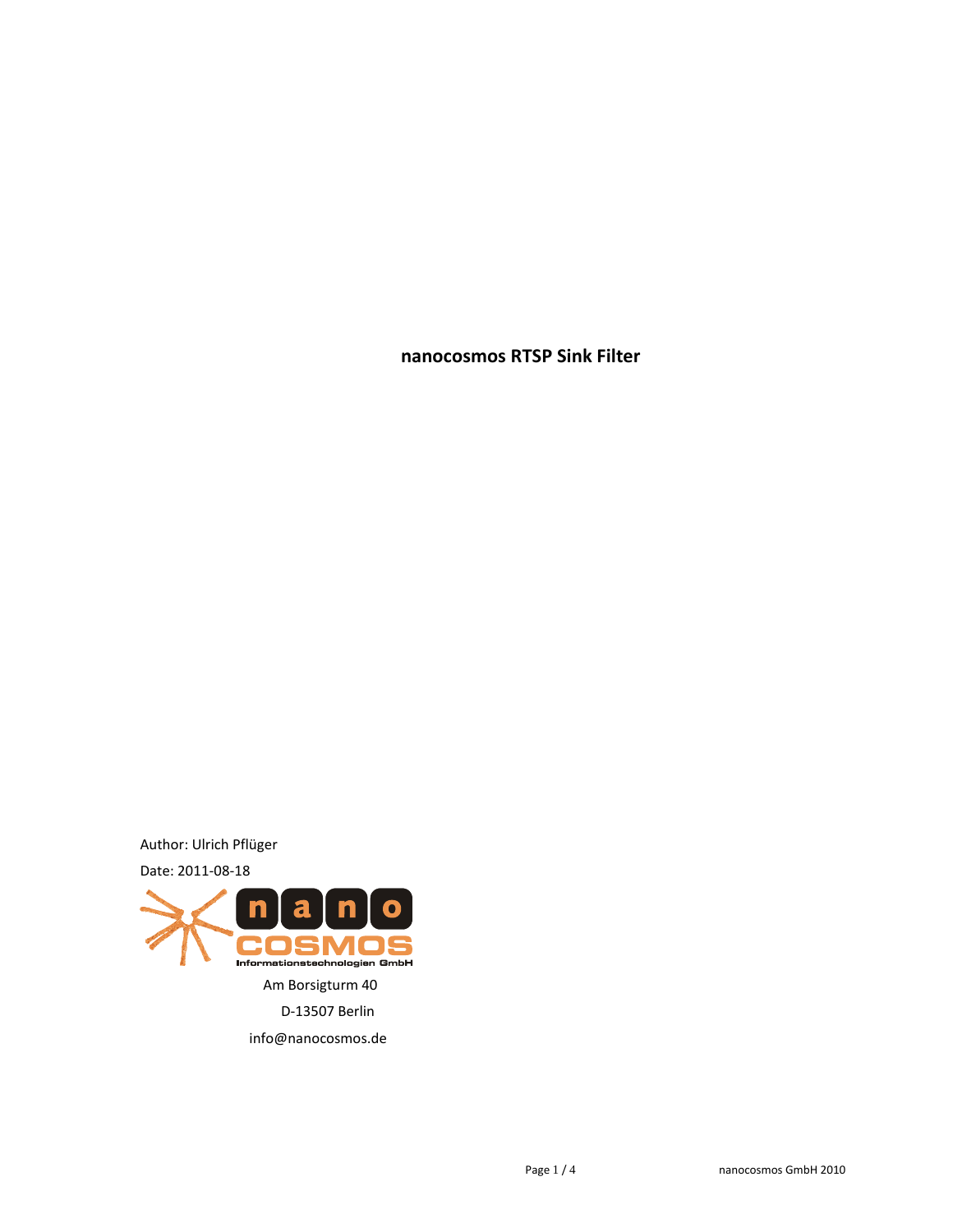# **Module / Version**

nanocosmos RTSP Sink nRTSPSink.ax Version 1.2.0.6

### **nanocosmos RTSP Sink**

DirectShow filter for RTSP Streaming

- Supported Architectures: Microsoft DirectShow, Windows XP, Vista, 7, Server
- Supported Formats: H.264 + AAC

### **DirectShow Connectivity**

The output is accepting connections matching the following media types:

Major types:

MEDIATYPE\_Video

Subtypes:

FourCCs: H264, h264

Formats:

FORMAT\_MPEG2\_VIDEO, FORMAT\_NONE

Major types:

|           | MEDIATYPE Audio                      |
|-----------|--------------------------------------|
| Subtypes: |                                      |
|           | MEDIASUBTYPE AAC, FourCC: 0x000000FF |
| Formats:  |                                      |
|           | FORMAT WaveFormatEx,                 |
|           | <b>FORMAT NONE</b>                   |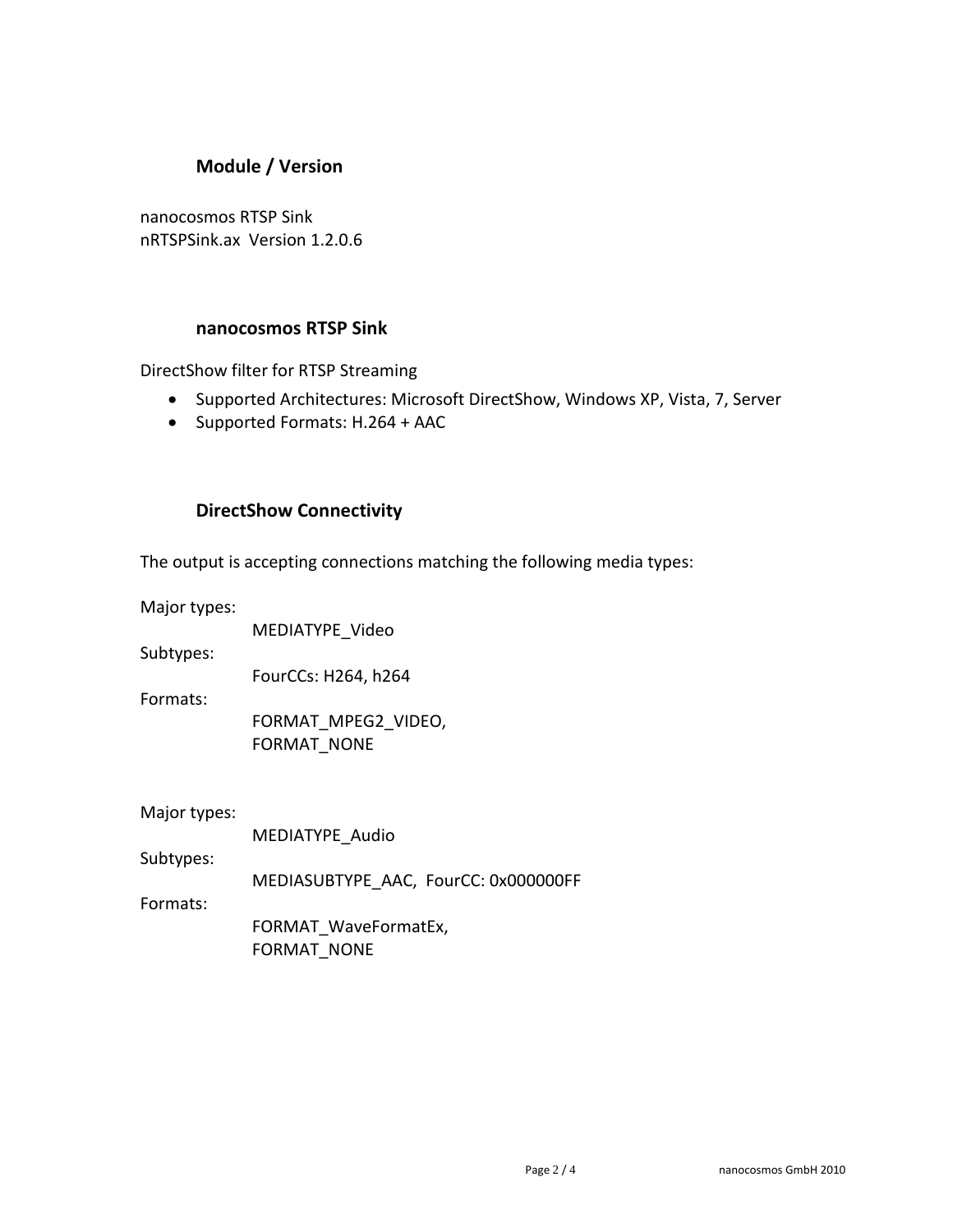### **Configuration through DirectShow filter property page**

The filter's property page offers a subset of parameters, containing the most important options.

| nanocosmos RTSP Source Property Page     | Filter              | Vic |
|------------------------------------------|---------------------|-----|
| RTSP URL: tsp://127.0.0.1:8554/streaming |                     |     |
| Buffering Delay (ms):                    | 1000                |     |
| Receive Timeout (s):                     | $\overline{2}$      |     |
| <b>V</b> Prefer TCP                      | <b>Update State</b> |     |

URL format: rtsp://127.0.0.1:8554/streaming rtsp:// [ IP:port ]/[ stream name]

### **Debug-Log Configuration Registry Settings**

Key: HKEY\_CURRENT\_USER\Software\DebugNano\ nRTSPSink.ax

### **File name**

Sets the output file name. The folder must already exist. Value name: LogToFile Value type: REG\_SZ / String Valid values: a valid output file name to enable file logging or an empty string

### **Logging level**

A higher value increases the amount of logging messages sent, and messages get more detailed.

Value name: TRACE Value type: REG\_DWORD Valid values:

0 – minimal logging

… 9 – maximal logging